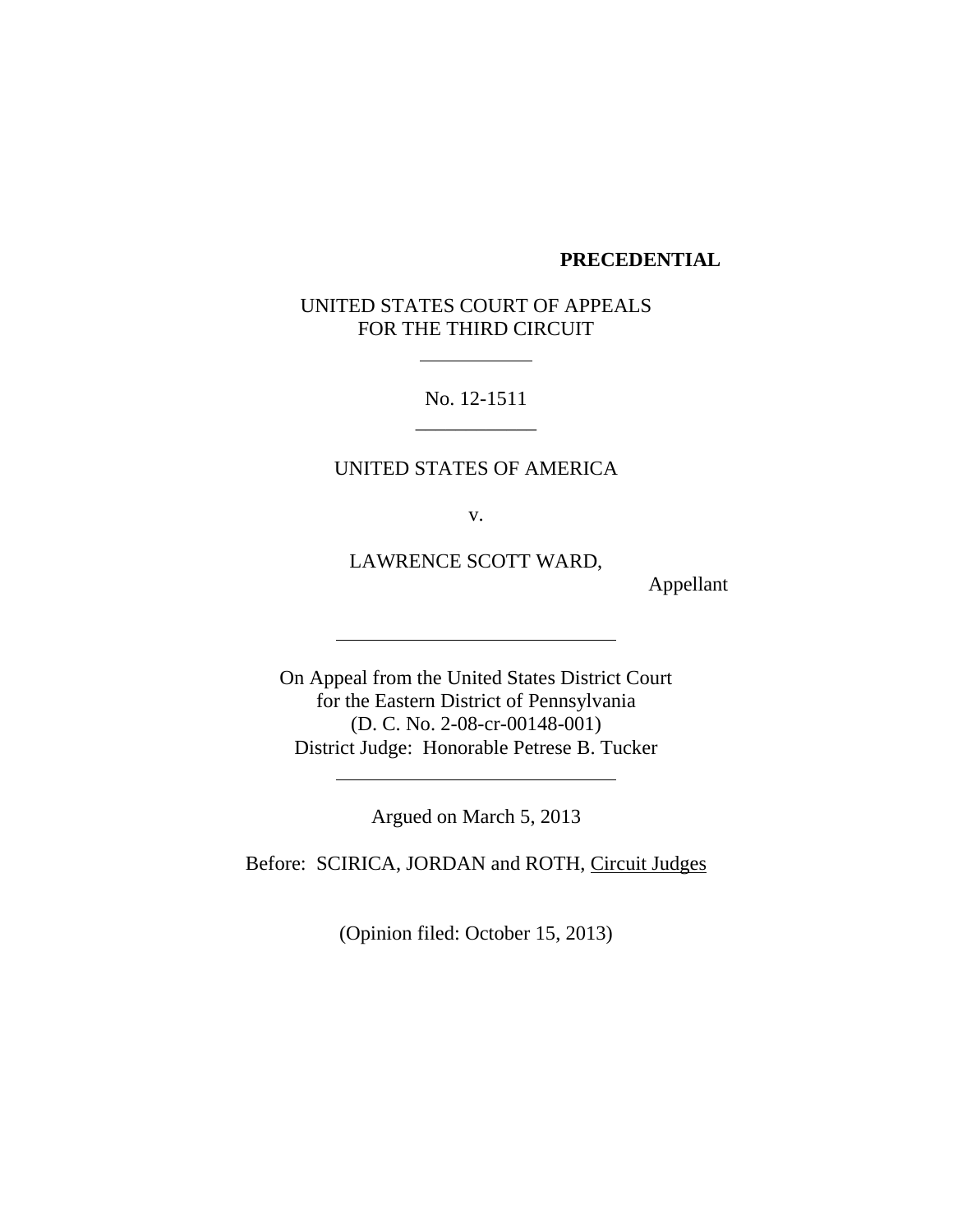Peter Goldberger, Esq. **(Argued)** 50 Rittenhouse Place Ardmore, PA 19003

### *Counsel for Appellant*

Sonja M. Ralston, Esq. United States Department of Justice Criminal Division 950 Pennsylvania Avenue, N. W. Suite 1264 Washington, DC 20530

Bea L. Witzleben, Esq. **(Argued)** Office of United States Attorney 615 Chestnut Street, Suite 1250 Philadelphia, PA 19106

*Counsel for Appellee*

# O P I N I O N

**ROTH**, Circuit Judge:

Lawrence Scott Ward appeals the District Court's judgment of sentence. Ward alleges several sources of error in the proceedings below, including a violation of Federal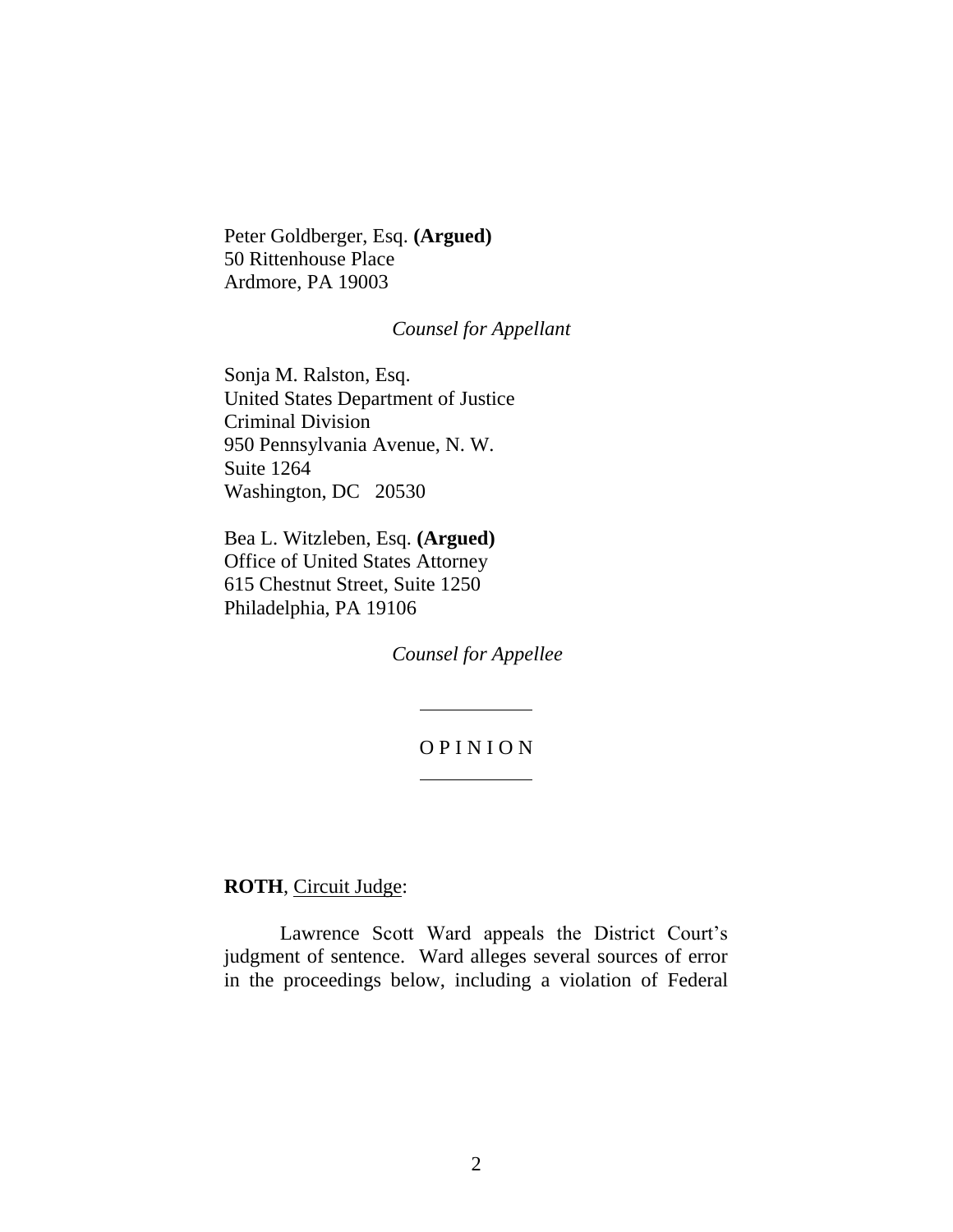Rule of Criminal Procedure 32 on the theory that the District Court improperly required that he deliver his allocution under oath. For the reasons that follow, we will affirm the District Court's judgment of sentence.

### **I. Background**

On August 27, 2006, Ward arrived at Dulles International Airport after a trip to Brazil. A search of Ward's possessions revealed that he was in possession of child pornography. Ward was arrested and indicted in the Eastern District of Virginia for that offense.

After Ward's arrest in Virginia, federal agents searched his office at the Wharton Graduate School of Business, in Philadelphia, Pennsylvania, where he served as an Emeritus Professor. The search revealed numerous photographs and videos of Ward engaged in sex acts with minors later identified as J.D. and R.D. The pictures and videos were taken in Brazil, where J.D. and R.D. lived. A search of Ward's email showed communications between Ward and J.D. and R.D. in which Ward requested that the boys engage in various sex acts, including having sex with other men chosen by Ward. The investigation also exposed evidence that Ward had paid for J.D.'s housing and provided J.D.'s family with money.

Between March and August 2006, Ward attempted to acquire a visa for J.D. to visit the United States. During the visa application process, Ward made several false statements to State Department personnel, including misrepresentations that J.D.'s family was affluent when in fact it was destitute.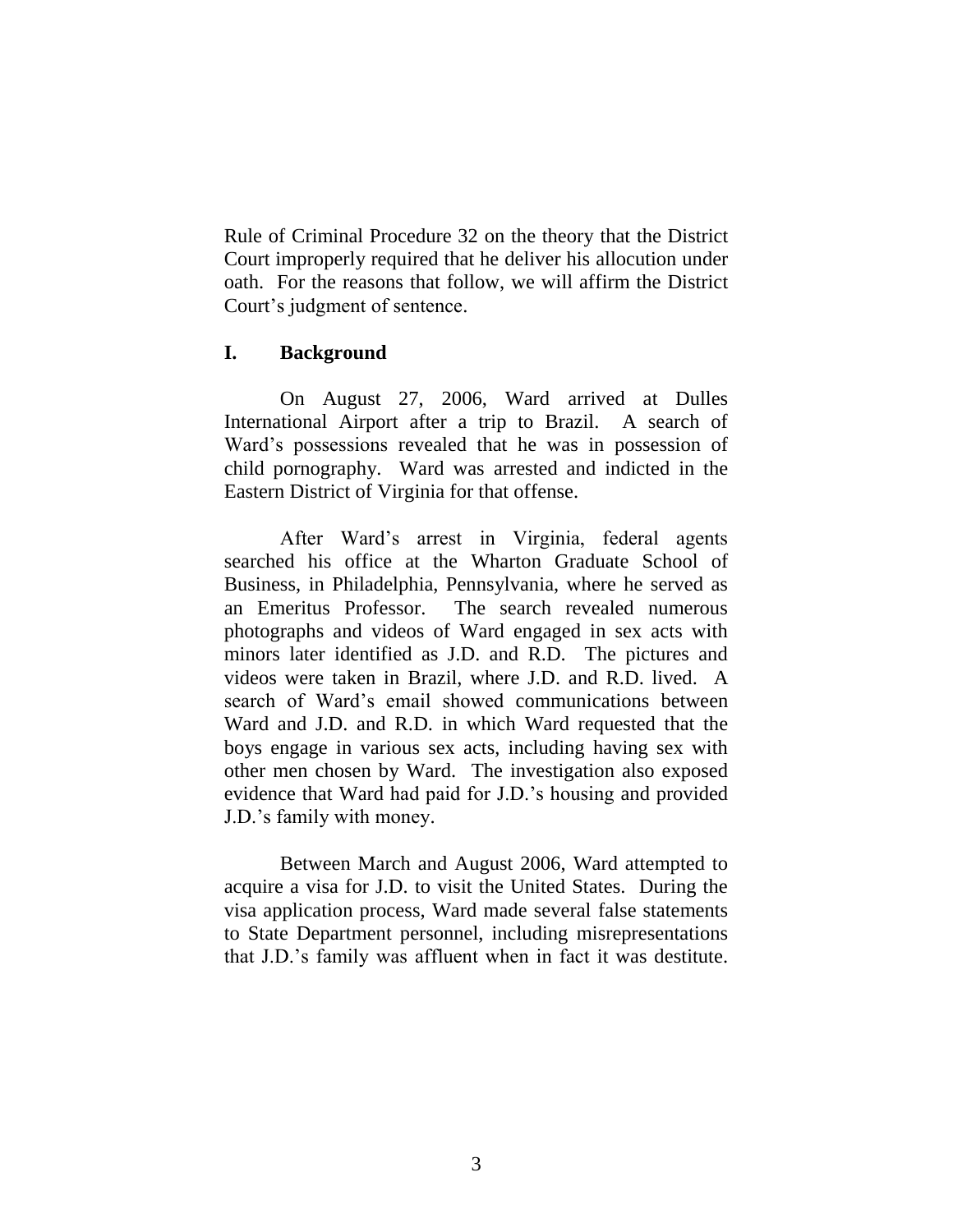Ward allegedly did this to show that there was little risk that J.D. would overstay his visa.

On May 17, 2007, after unsuccessfully attempting to consolidate the cases pending in the Eastern District of Pennsylvania and the Eastern District of Virginia, Ward pleaded guilty in the Eastern District of Virginia case and received a sentence of 15 years of imprisonment. On March 13, 2008, Ward was indicted in the Eastern District of Pennsylvania on two counts of shipping child pornography in interstate commerce, in violation of 18 U.S.C. § 2252(a)(1), and one count of false statements to a federal official, in violation of 18 U.S.C. § 1001. On August 21, 2008, the grand jury returned a superseding indictment charging Ward with an additional two counts of inducing a minor to engage in sexually explicit conduct, in violation of 18 U.S.C. §  $2251(a)$ .

On November 17, 2008, Ward pleaded guilty in the Eastern District of Pennsylvania case to all five counts of the superseding indictment. At the sentencing hearing, the government requested and received a two-level sentencing enhancement because Ward's conduct involved two victims. The District Court sentenced Ward to 300 months of incarceration, lifetime supervised release, a \$100,000 fine, and a \$500 special assessment.<sup>1</sup> However, the District Court

<sup>&</sup>lt;sup>1</sup> The District Court originally intended not to impose a fine but to award restitution of \$100,000. When the prosecutor expressed concern about restitution because the victim, J.D., could not be found, the court responded, "so the \$100,000 will be a fine, not restitution."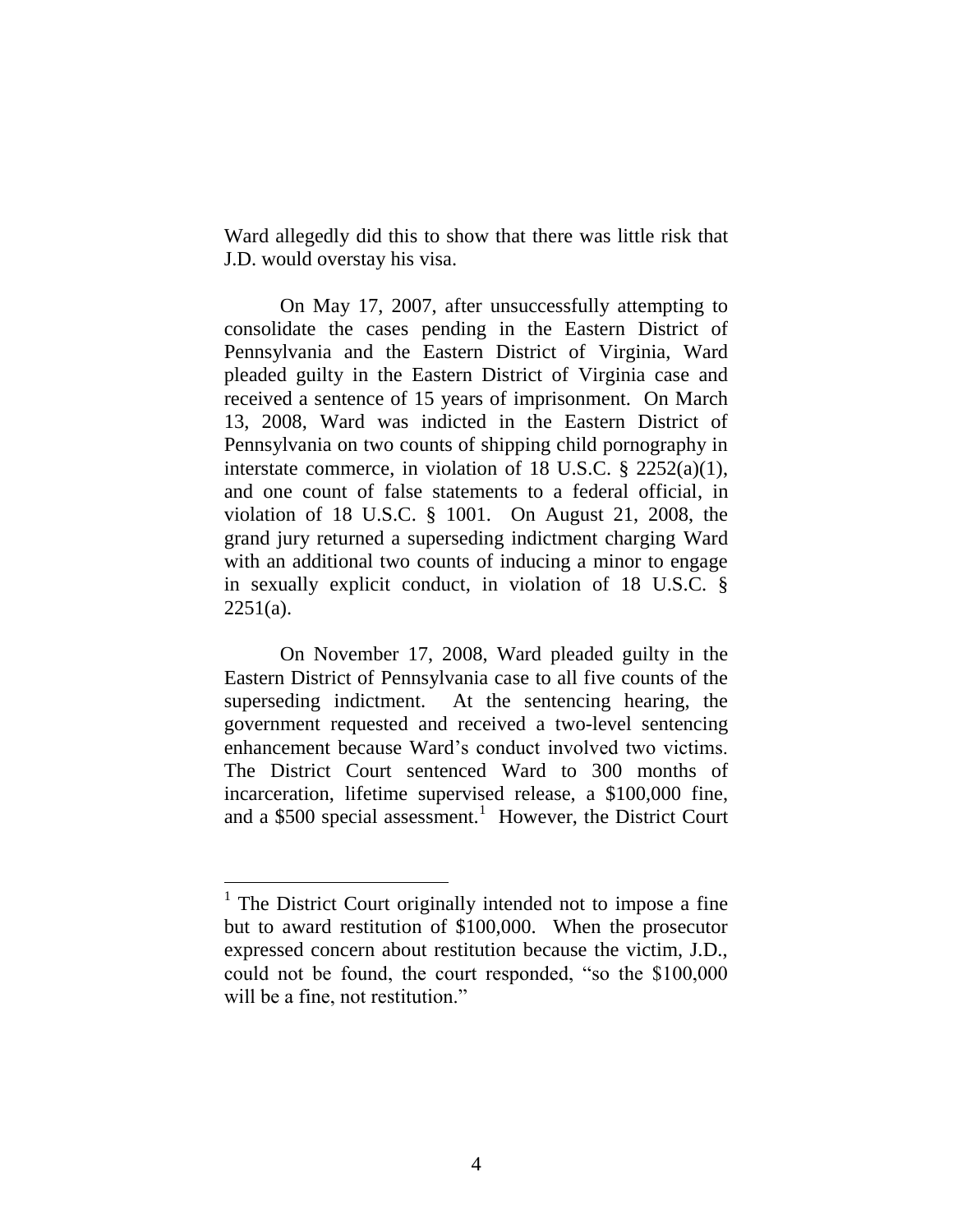did not specify a particular sentence for each charge to which Ward pleaded guilty.

Ward appealed the sentence to this Court on three grounds: (1) challenging the two-level enhancement, (2) asserting that the District Court's rationale for imposing a fine was flawed, and (3) arguing that his sentence was an impermissible general sentence. We found no error in the District Court's conclusion that Ward's crime involved two victims. *United States v. Ward*, 626 F.3d 179, 183-84 (3d Cir. 2010). We also held that the District Court, in switching the \$100,000 from restitution to a fine, stated insufficient reasons for imposing that fine, but, because Ward did not object to the fine at sentencing, we concluded that this error was not plain. *Id.* at 185-86. Finally, we held that the District Court erred by failing to impose a separate sentence for each count of the superseding indictment. *Id.* at 184. This error was reversible; thus, we remanded the case to the District Court for resentencing. *Id.* at 186.

While his appeal was pending, Ward maintained contact with J.D. and R.D., who at this point had fathered children. Ward attempted to establish a relationship with those children. Additionally, Ward violated prison rules by spending money on other inmates and attempting to use his attorneys to make contact with his victims for non-legal reasons.

At the resentencing hearing on February 9, 2012, the District Court personally addressed Ward, asking if he wished to speak on his own behalf. When Ward indicated that he wished to make a statement, the District Court, over defense counsel's objection, insisted that his allocution be delivered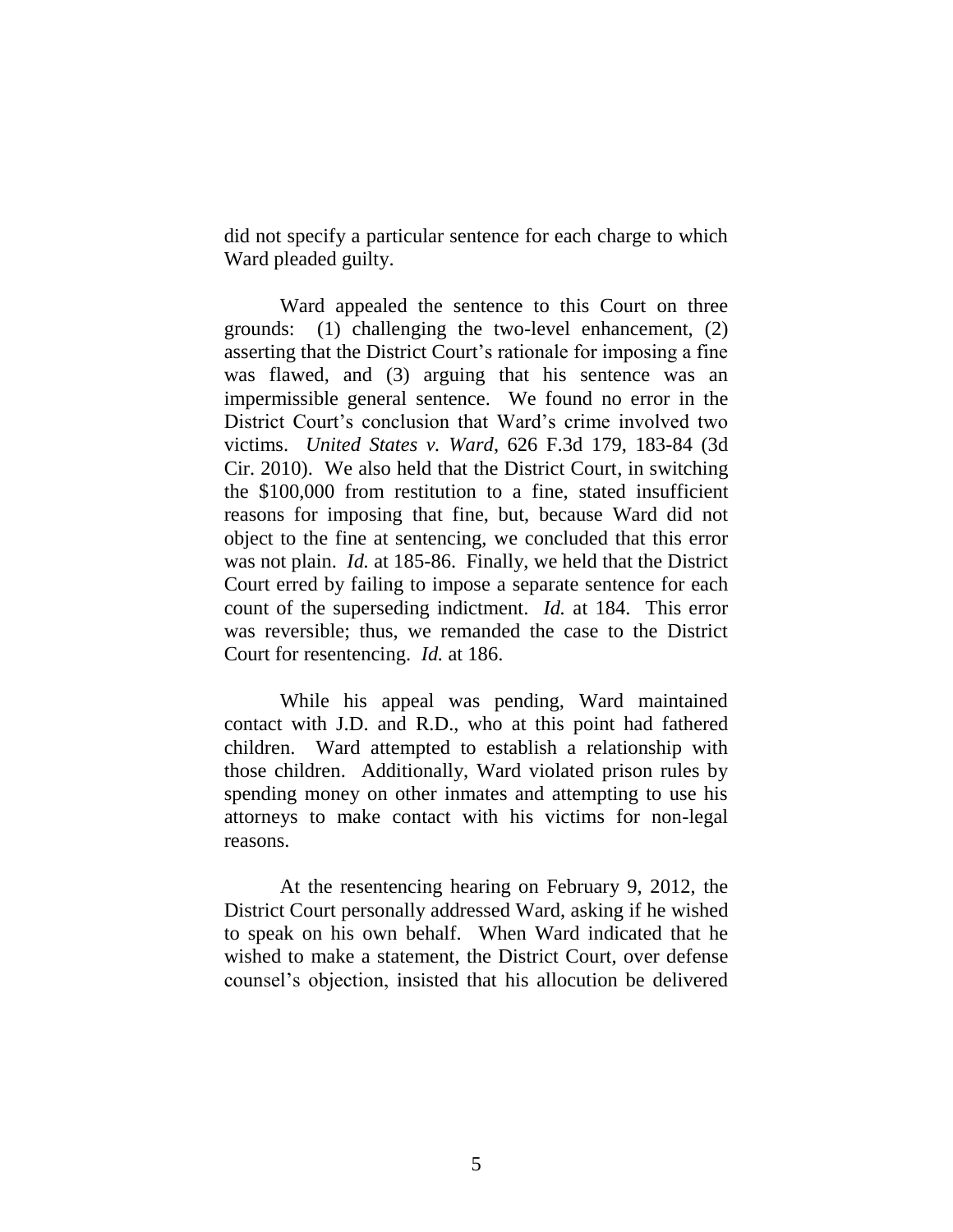under oath, pursuant to that judge's individual practice. Ward was placed under oath and proceeded to speak about his contrition for violating societal norms, his interest in rehabilitation, his personal struggle in coming to terms with the fact that he is a homosexual, his recent diagnosis of leukemia, and his hope that he would have a sentence short enough that he would not die in prison because he wanted to maintain his ties with family and friends.

After Ward allocuted, the District Court sentenced him to the same prison term of 300 months of incarceration, but increased the fine from \$100,000 to \$250,000. The District Court explained that the increased fine was not meant as punishment for Ward's successful appeal of his sentence; rather, the court stated that the \$250,000 fine was within the advisory range and that the amount was a reasonable figure which Ward had the means to pay. The District Court also ordered that Ward have no contact with any person under 18 years of age, especially his victims' children in Brazil.

# **II. Discussion**<sup>2</sup>

Ward challenges his sentence on seven independent grounds, arguing that his sentence should be vacated because (1) he had the right to deliver an unsworn allocution, (2) the District Court impermissibly increased his fine, (3) the government presented insufficient evidence to warrant a sentencing enhancement for Ward's involvement in a pattern of prohibited sexual conduct, (4) the District Court did not

<sup>&</sup>lt;sup>2</sup> The District Court had jurisdiction under 18 U.S.C.  $\S$  3231. This Court has appellate jurisdiction under 18 U.S.C. § 3742 and 28 U.S.C. § 1291.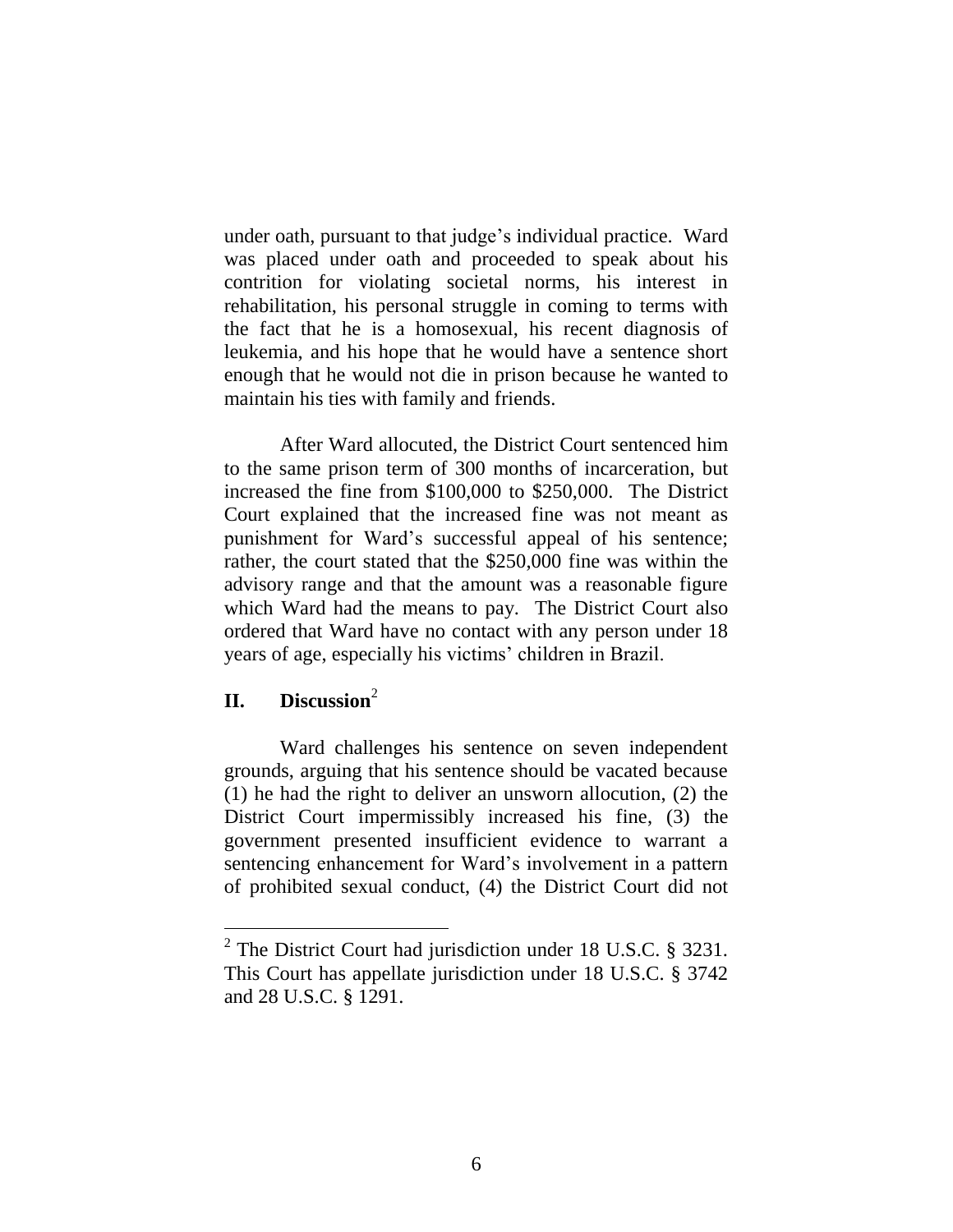adequately explain the reasons for choosing a 300 month sentence, (5) the District Court's refusal to grant Ward's request for a downward variance was procedurally unreasonable; (6) a 300 month sentence was substantively unreasonable, and (7) the District Court impermissibly failed to order restitution. All of Ward's arguments are unavailing.

## **A. May the Court Require that Allocution be Sworn. 3**

Ward argues that Federal Rule of Criminal Procedure 32 affords all criminal defendants the right to deliver an unsworn allocution.<sup>4</sup> The issue of whether a criminal defendant has the right to an unsworn allocution is a matter of first impression in this Court and appears to be a novel question of federal law. As with any analysis of the Federal Rules of Criminal Procedure, our inquiry is guided by the text of the rule as well as its history and purpose. *See United States v. Higgs*, 504 F.3d 456, 459 (3d Cir. 2007). For the reasons that follow, we conclude that there is no right to

<sup>&</sup>lt;sup>3</sup> Following oral argument, the Court directed the United States to file a supplemental brief, stating the formal position of the Department of Justice as to whether a criminal defendant may be required to be sworn at a sentencing hearing – either at the beginning or immediately before allocution. The Department of Justice filed such a brief. Ward was permitted to file a response and he did so. This post-argument briefing has been considered in our resolution of this appeal.

<sup>&</sup>lt;sup>4</sup> Our review of a district court's compliance with Rule 32 is plenary. *United States v. Cherry*, 10 F.3d 1003, 1013 (3d Cir. 1993).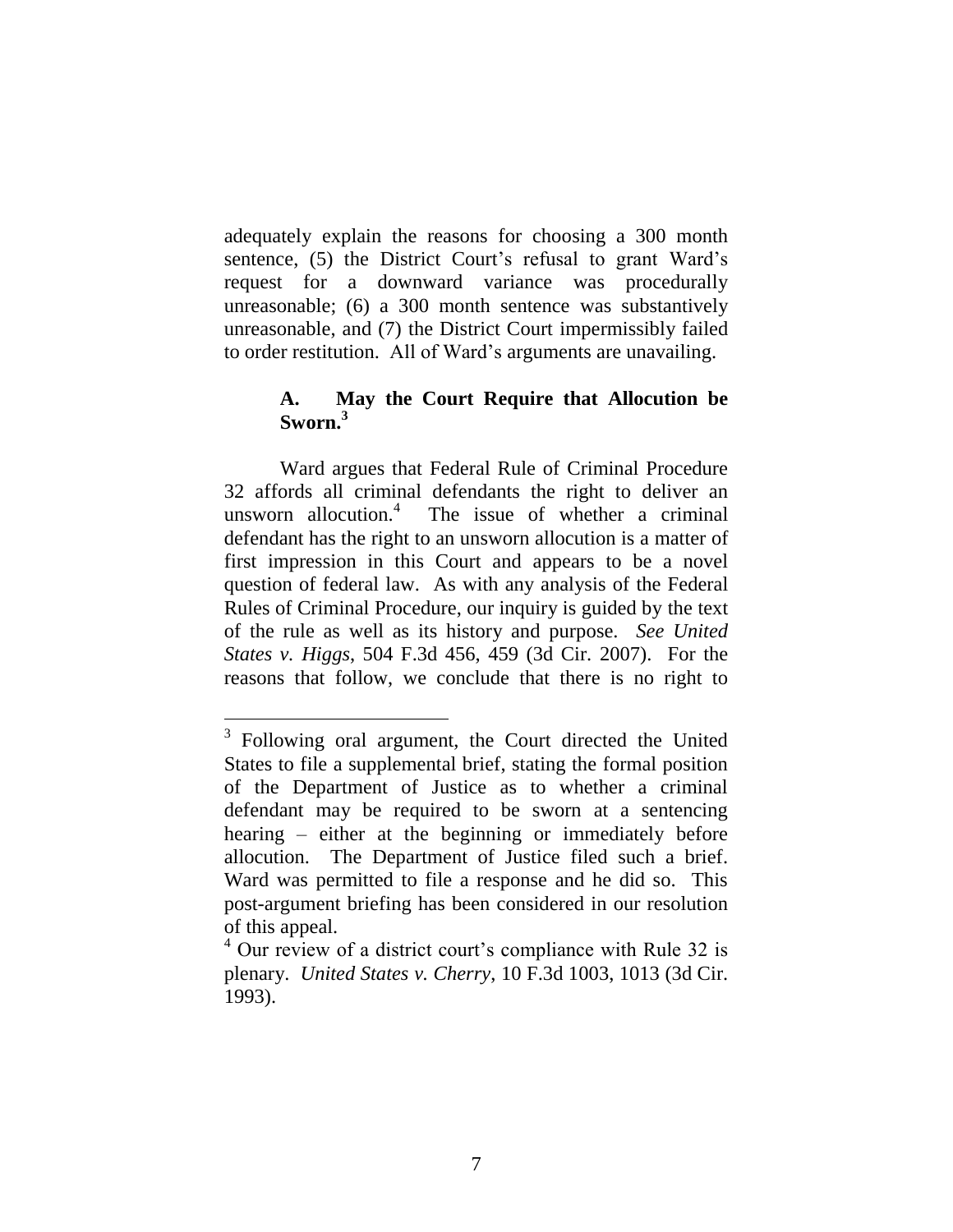deliver an unsworn allocution. We leave it to the unfettered discretion of the district courts to decide whether the defendant will be placed under oath during allocution.

#### **1. Legal Framework**

"[T]he right of allocution is deeply rooted in our legal tradition" and dates back to at least the fifteenth century. *U.S. v. Adams*, 252 F.3d 276, 282 (3d Cir. 2001). The rules of evidence in early English and American common law deemed criminal defendants "incompetent as witnesses." *Ferguson v. Georgia*, 365 U.S. 570, 574 & n.3 (1961) (citing 3 Blackstone, Commentaries on the Laws of England, 369 (1769)). As a result, they could not testify on their own behalf at trial or plead legal defenses like insanity or justification. Kimberly A. Thomas, *Beyond Mitigation: Towards a Theory of Allocution*, 75 Fordham L. Rev. 2641, 2646-47 (2007). Thus, allocution, before sentencing, was the defendant's one chance to argue for mitigation. *Adams*, 252 F.3d at 282; Paul W. Barrett, *Allocution*, 9 Mo. L. Rev. 115, 120-21 (1944). Although the right of allocution predates the founding of the Republic, it is not a right guaranteed by the Constitution.<sup>5</sup> *Adams*, 252 F.3d at 282.

 $\overline{a}$ 

 $<sup>5</sup>$  There is some authority in other circuits suggesting that the</sup> right of allocution may be protected by the Fifth and Fourteenth Amendments. *See, e.g.*, *Boardman v. Estelle*, 957 F.2d 1523, 1525 (9th Cir. 1992) (habeas case, discussing right of allocution in state court); *United States v. Moree*, 928 F.2d 654, 656 (5th Cir. 1991) (discussing right of defendant to be present at sentencing); *Ashe v. North Carolina*, 586 F.2d 334, 336 (4th Cir. 1978) (habeas case, discussing right of allocution in state court). We do not adopt their reasoning.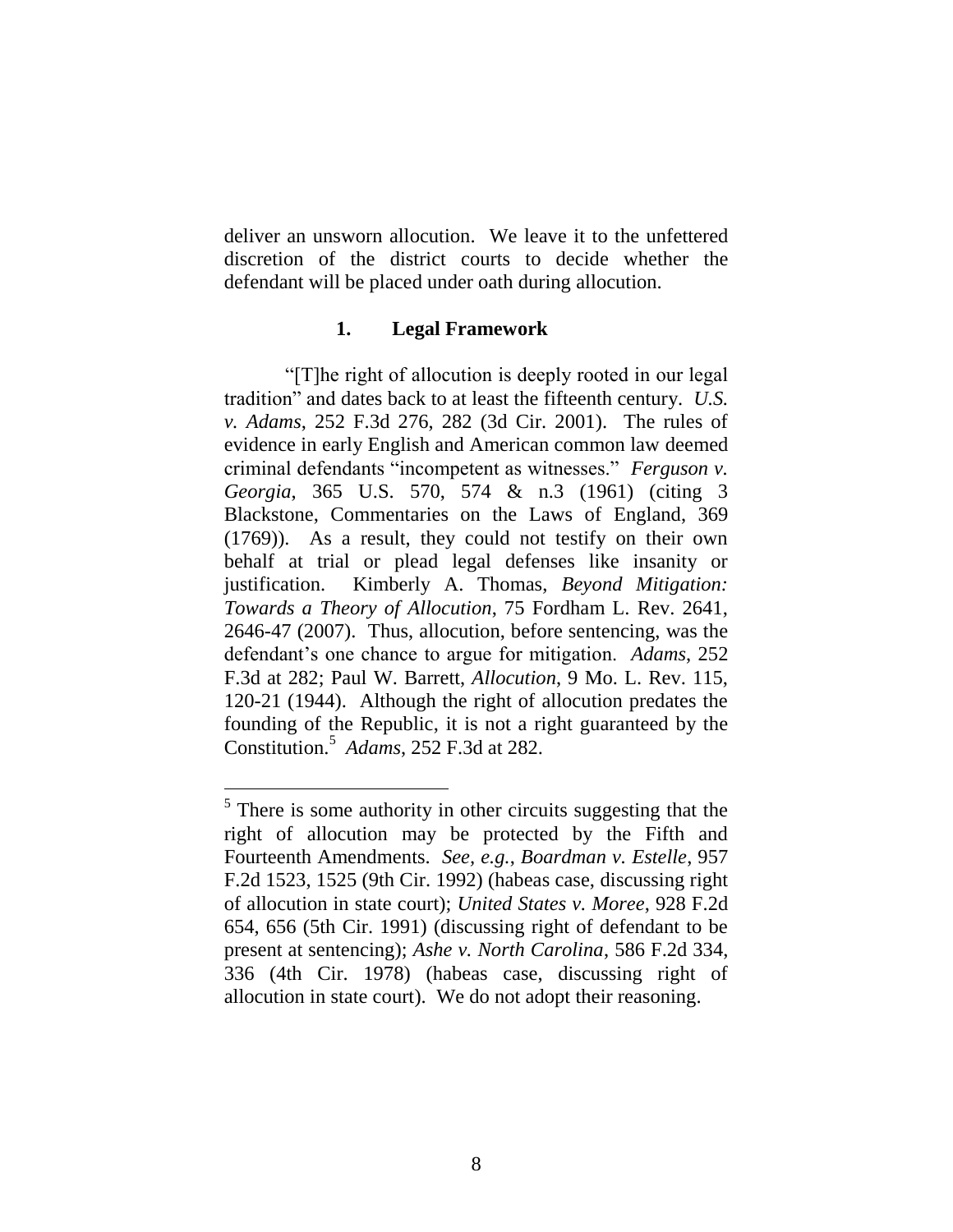However, acknowledging the historical and common law roots of the right of allocution, Congress codified the right in 1944 by promulgating Federal Rule of Criminal Procedure 32. *Id.* at 280 (citing *Green v. United States*, 365 U.S. 301, 304 (1961) (plurality opinion)). The text of Rule 32 sets forth only two requirements: the sentencing court must address the defendant personally and must permit the defendant to speak or present any information to mitigate the sentence. Fed. R. Crim. P.  $32(i)(4)(a)(ii)$ . The rule is silent as to whether the allocution should be sworn or unsworn. There is no legislative history discussing whether a defendant should be allowed to deliver an unsworn allocution, nor do the committee notes address the question.

The Supreme Court's 1961 decision in *Green* recognized the historical roots of the common law right of allocution, highlighting the equitable concern that a criminal defendant must always be asked if he has anything to say before sentence is imposed so that he has "the opportunity to present to the court his plea in mitigation." 365 U.S. at 304. The rationale supporting this procedural requirement is that even "[t]he most persuasive counsel may not be able to speak for a defendant as the defendant might, with halting eloquence, speak for himself." *Id.* Rule 32 was codified with this policy in mind. *Id.*

The cases decided since *Green* confirm that the critical purpose of Rule 32 is threefold: (1) to allow the defendant to present mitigating circumstances, (2) to permit the defendant to present personal characteristics to enable the sentencing court to craft an individualized sentence, and (3) to preserve the appearance of fairness in the criminal justice system. *See*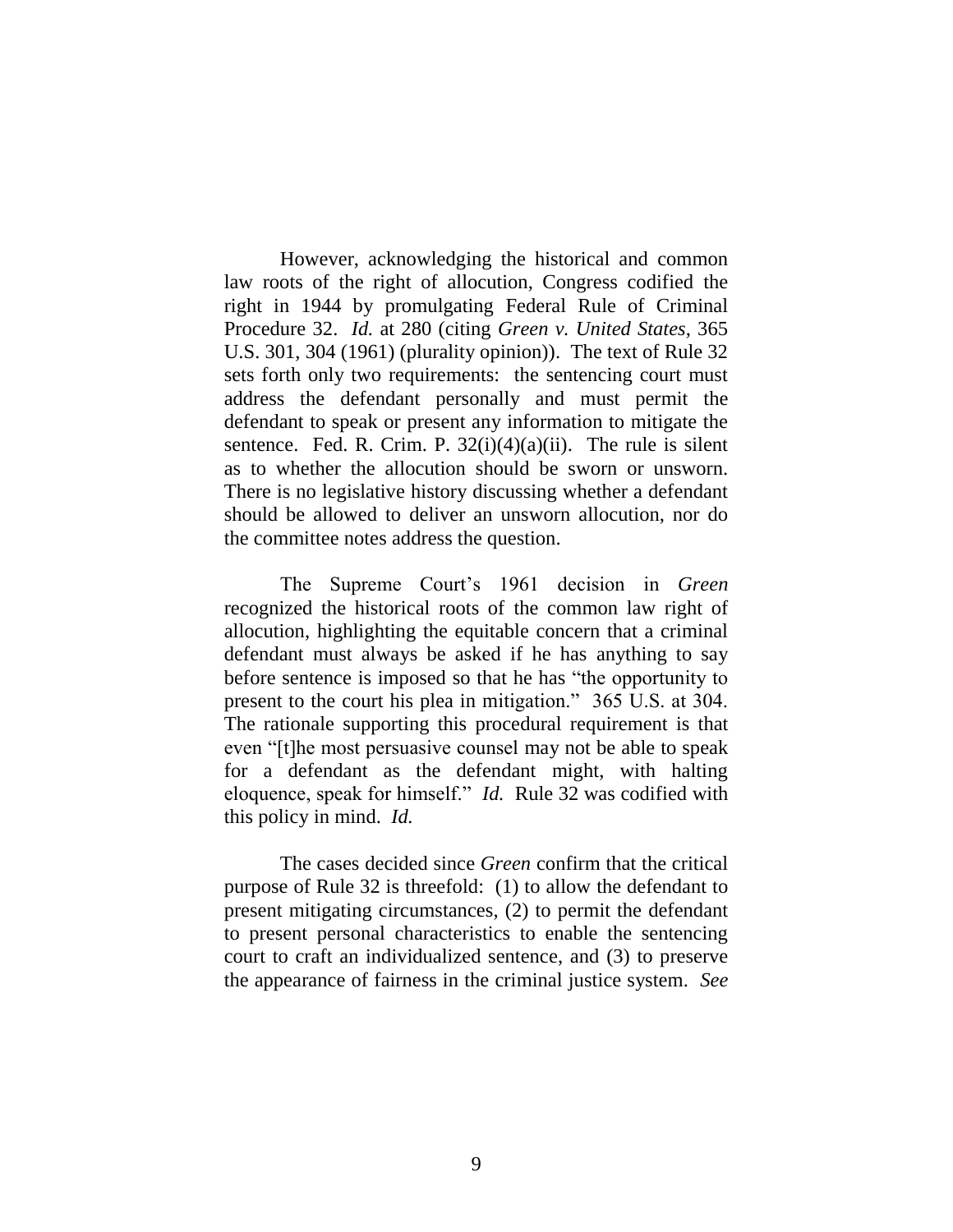Thomas, *Beyond Mitigation*, 75 Fordham L. Rev. at 2643. Thus, allocution "is designed to temper punishment with mercy in appropriate cases, and to ensure that sentencing reflects individualized circumstances." *United States v. De*  Alba Pagan, 33 F.3d 125, 129 (1<sup>st</sup> Cir. 1994). "Aside from [allocution's] practical role in sentencing, the right 'has value in terms of maximizing the perceived equity of the process,'" *United States v. Barnes*, 948 F.2d 325, 328 (7th Cir. 1991) (quoting 3 ABA Standards for Criminal Justice, 18-459 (2d ed. 1980)), because the defendant is given the "right to speak on any subject of his choosing prior to the imposition of sentence." *Barnes*, 948 F.2d at 328.

The contemporary practice of swearing or not swearing defendants before a Rule 32 allocution varies by district and by judge. Although no federal court has addressed the question of whether a Rule 32 allocution must be unsworn, our sister circuits have made passing references to both sworn and unsworn allocutions. *Compare, e.g.*, *United States v. Kaniss*, 150 F.3d 967, 969 (8th Cir. 1998) (noting that the defendant's Rule 32 allocution was sworn), *with United States v. Whitten*, 610 F.3d 168, 199 (2d Cir. 2010) (noting that a defendant may deliver "an unsworn, uncrossed allocution"); *see United States v. Gilbert*, 244 F.3d 888, 924 n.79 (11th Cir. 2001) (noting that Black's Law Dictionary defines allocution as an "unsworn statement" that "is not subject to cross examination"). However, under Rule 32, no court has ever held that a criminal defendant has an affirmative right to deliver an unsworn allocution.

Moreover, the Sentencing Guidelines do not distinguish between sworn and unsworn statements, permitting a sentence enhancement for any false statement,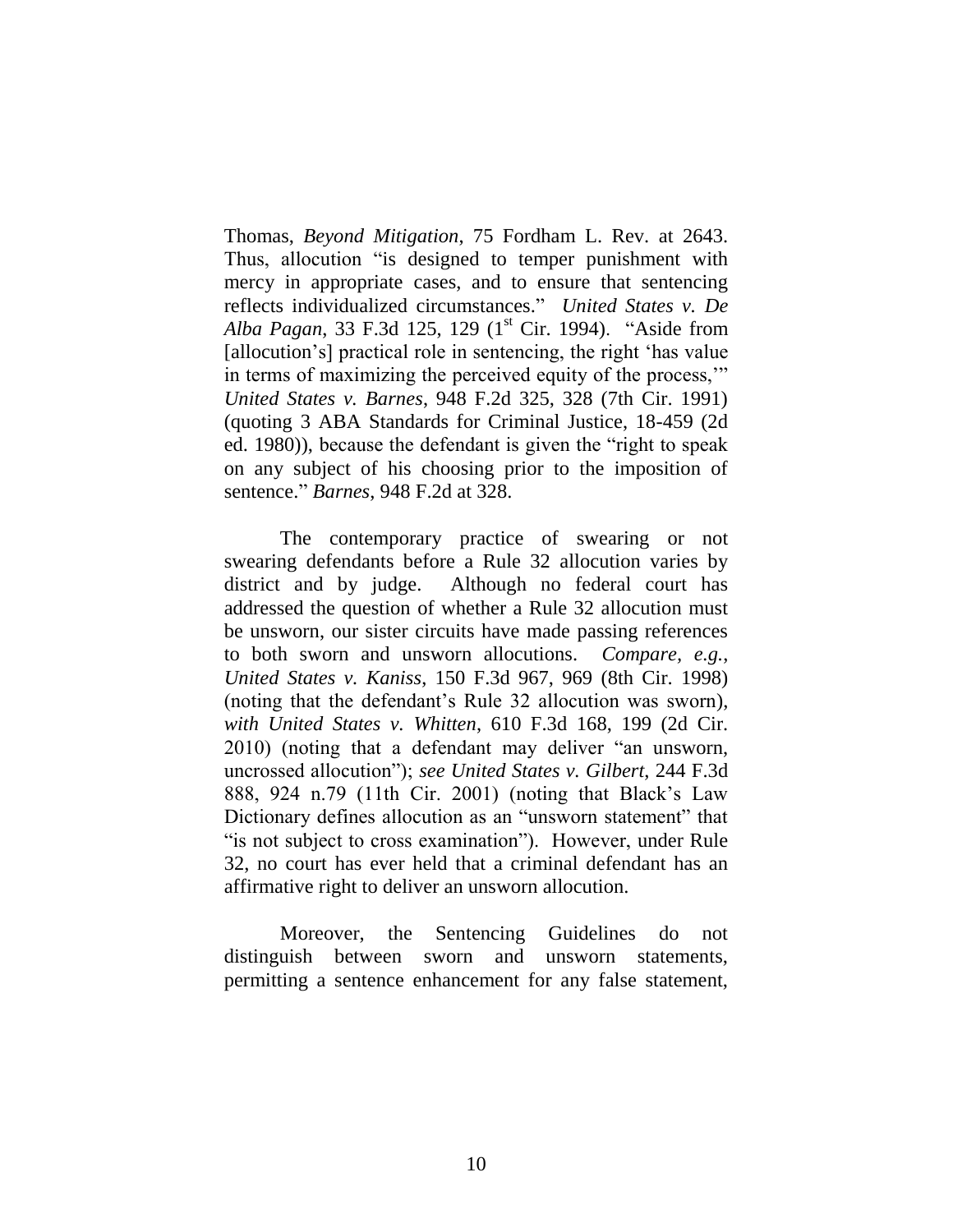whether sworn or not, made during an allocution. *See*  U.S.S.G. § 3C1.1; *United States v. Parker*, 594 F.3d 1243, 1249-50 (10th Cir. 2010) (applying § 3C1.1 enhancement for a false statement made during the defendant's allocution without distinguishing between sworn or unsworn statements).<sup>6</sup>

#### **2. Analysis**

We conclude from the above review that, although allocution may frequently be unsworn, neither the Constitution nor Rule 32 require that this be so. Whether an allocution is sworn or unsworn does not affect a defendant's right to make a statement to the sentencing court nor does it subvert the policy goals of Rule 32. The reason for allocution is not to permit the defendant to re-contest the factual issues of innocence and guilt. Rather, the purpose of allocution is to afford the defendant an opportunity to raise mitigating circumstances and to present his individualized situation to the sentencing court. *See Adams*, 252 F.3d at 280; *see also Shelton v. Carroll*, 464 F.3d 423, 442 (3d Cir. 2006) (finding that the defendant had no constitutional right to make factual statements about his involvement in the crime during allocution in a capital case).

Under existing jurisprudence, the defendant's right of allocution is not unlimited. The sentencing judge has always

<sup>6</sup> The Application Note to § 3C1.1 states, without distinguishing between sworn and unsworn statements, that "providing materially false information to a judge or magistrate judge" is sufficient to warrant an enhancement. U.S.S.G. § 3C1.1 app. note 4(F).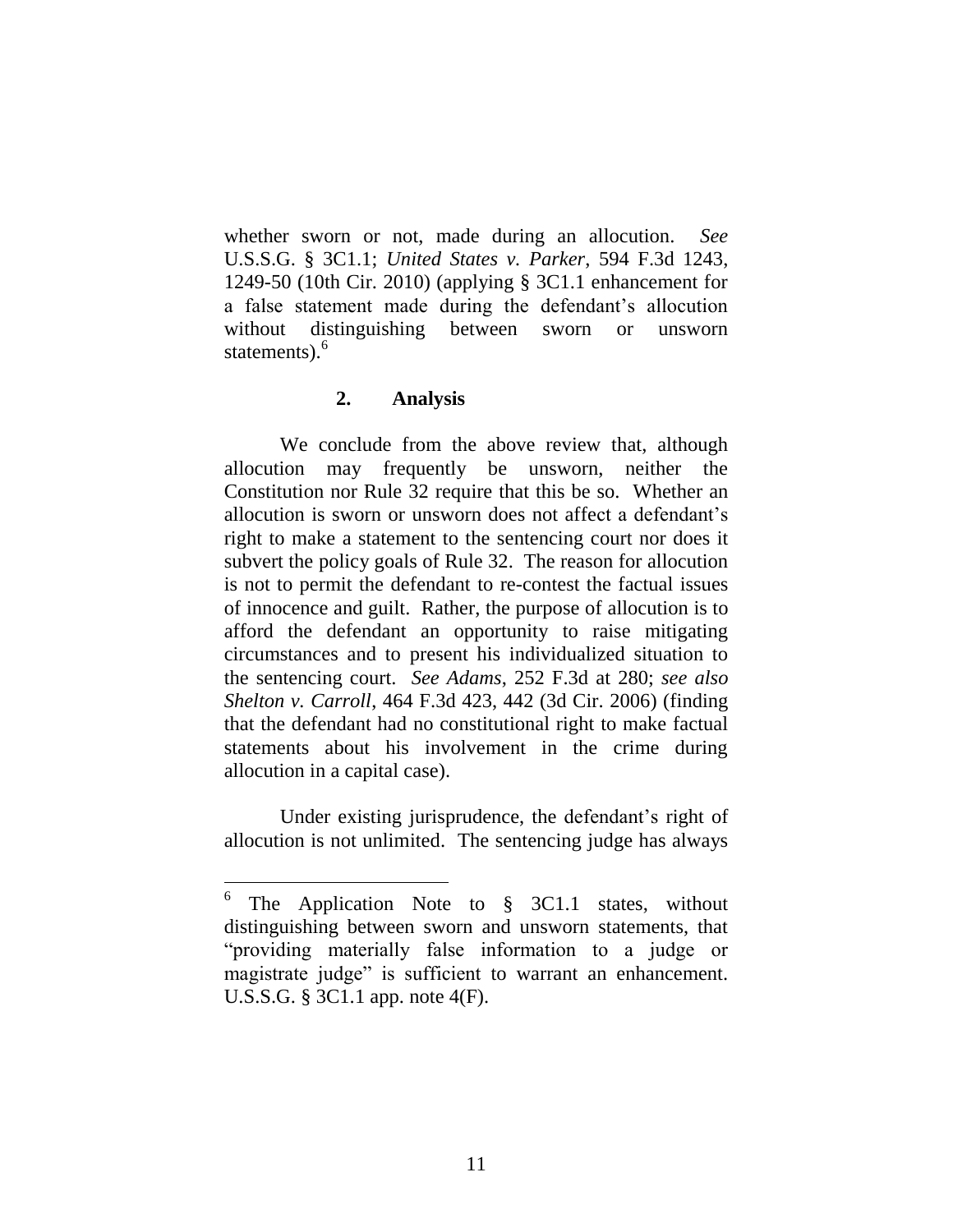retained the discretion to place certain restrictions on what may be presented during an allocution. *See, e.g.*, *United States v. Mack*, 200 F.3d 653, 657-58 (9th Cir. 2000) (affirming district court's refusal to allow the defendants to discuss their beliefs about environmental issues and civil disobedience); *United States v. Li*, 115 F.3d 125, 133 (2d Cir. 1997) ("[A] defendant's right to allocution is not unlimited in terms of either time or content."). These decisions confirm that a sentencing judge may impose procedural limitations during an allocution, so long as the judge personally addresses the defendant and offers him the opportunity to address the court before the sentence is pronounced. *See United States v. Hall*, 152 F.3d 381, 392 (5th Cir. 1998) (interpreting Rule 32 narrowly as imposing only its two stated requirements), *abrogated on other grounds by United States v. Martinez-Salazar*, 528 U.S. 304 (2000); *see also United States v. Pelaez*, 930 F.2d 520, 523 (6th Cir. 1991) (confirming that Rule 32 has only two procedural requirements, but also holding that the sentencing judge must meaningfully consider the defendant's statement during allocution).

Moreover, when a defendant presents such a statement, the fact that the court puts the defendant under oath could have the effect of enhancing the credibility of the defendant's presentation and leaving a more meaningful impression on the sentencing court. *See Estes v. Texas*, 381 U.S. 532, 558 (1965); Celine Chan, Note, *The Right to Allocution: A Defendant's Word on its Face or Under Oath?*, 75 Brook. L. Rev. 579, 582 (2009). That being said, the Supreme Court has also noted that, regardless of whether the statement is sworn, all "[s]olemn declarations in open court carry a strong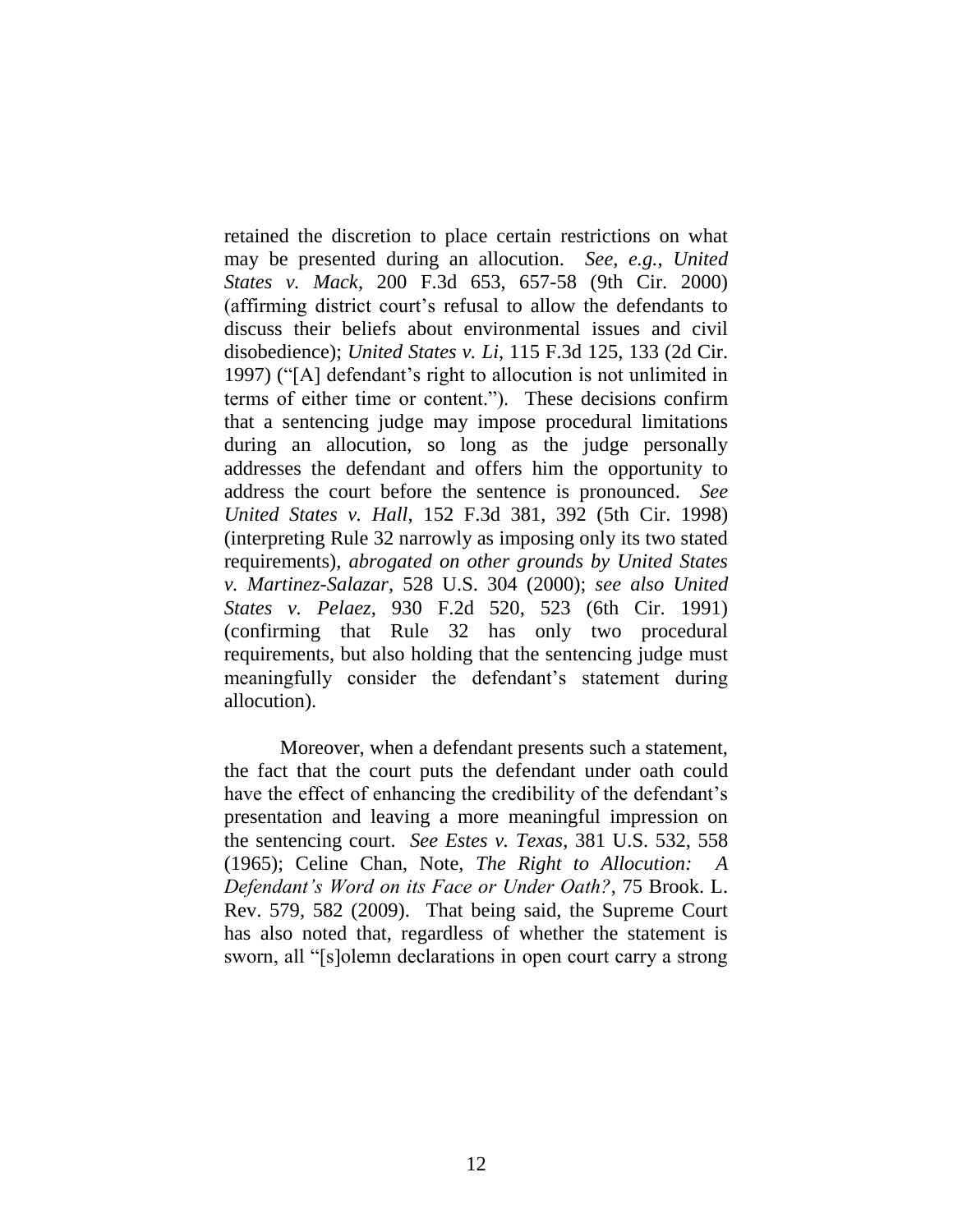presumption of verity." *Blackledge v. Allison*, 431 U.S. 63, 74 (1977).

We conclude, therefore, that the choice by a particular judge to require that the defendant be sworn for the allocution is not inconsistent with the procedural requirements of Rule 32.

Ward, however, argues that the District Court's requirement of a sworn allocution overstepped the bounds of Rule  $32$  – that

> by placing Mr. Ward under oath as if he were appearing as a witness, the district court violated one of the essential attributes of the defendant's historic and fundamental right to present a personal allocution prior to being sentenced. This right includes an opportunity for the defendant personally to express remorse to the court, to explicate factors in mitigation, and to plead for mercy prior to the imposition of sentence, an opportunity that is by its nature and by hundreds of years of historical tradition both unsworn and without cross-examination.

This concern is without merit. As discussed above, the purpose of Rule 32 is to give the defendant an opportunity to speak about mitigating circumstances and offer his reasoning for a more lenient sentence. Ward was free to address the sentencing court on any and all of these topics. These are not topics that address the factual elements of guilt, which have already been decided by the jury.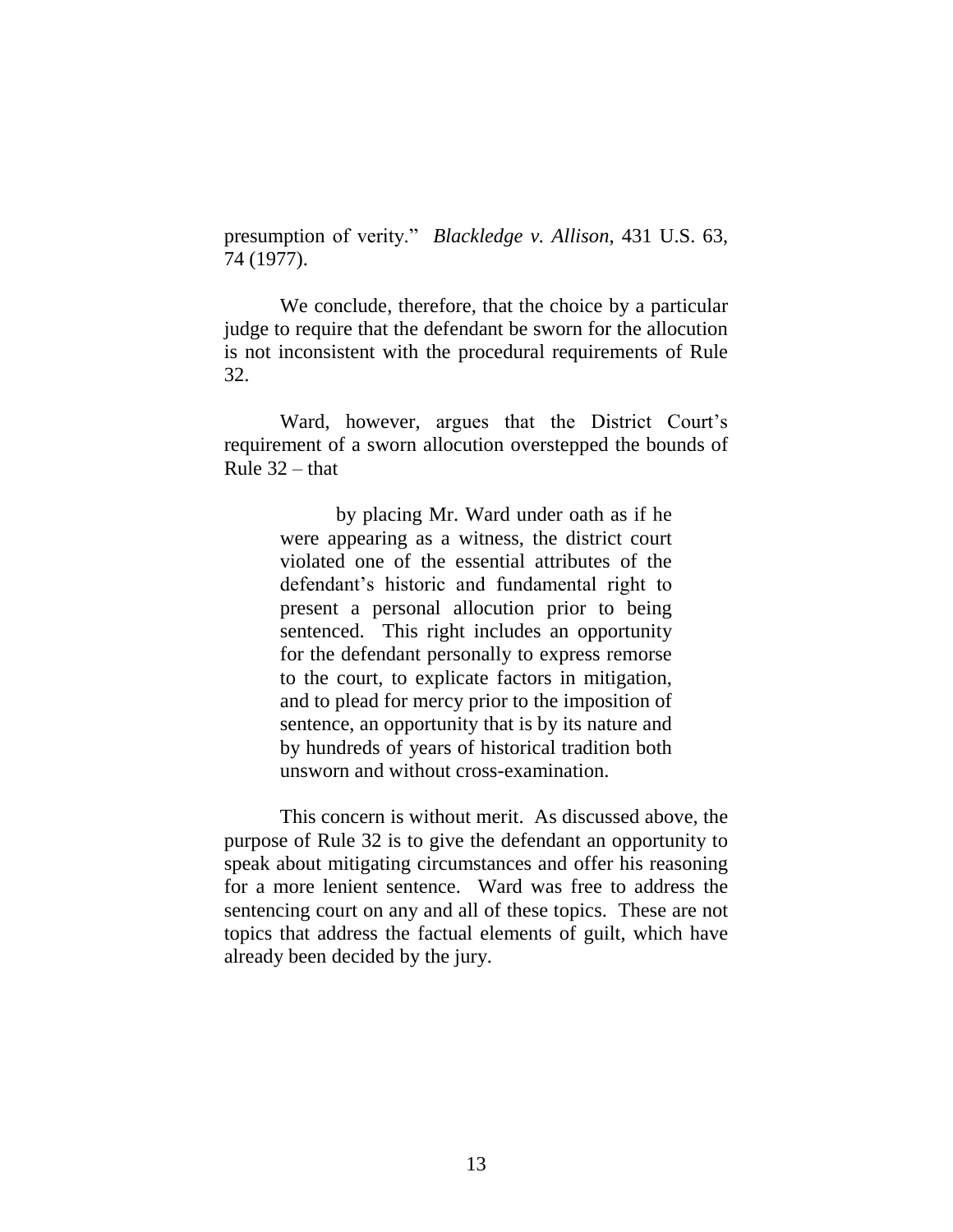We would also point out that, rather than exercising his right to allocution, Ward could have remained silent. A risk in speaking at allocution, whether sworn or unsworn, is that the allocution statement can be used in subsequent criminal prosecutions. *See Harvey v. Shillinger*, 76 F.3d 1528, 1535 ( $10^{th}$  Cir. 1996) ("A defendant's choice to exercise his right to allocution, like the choice to exercise the right to testify, is entirely his own; he may speak to the court, but he is not required to do so."). If the defendant is concerned about future use of his statement against him, it makes no difference whether the statement was sworn or not. *See Whitten*, 610 F.3d at 199 (holding that that prosecutors may use "an unsworn, uncrossed allocution" by a criminal defendant in a subsequent proceeding against the same defendant).<sup>7</sup> Ward's argument that an unsworn allocution

 $\overline{a}$ 

 $7$  Ward also cites to a case from an intermediate Tennessee appellate court, *State v. Keathly*, 145 S.W.3d 123 (Tenn. Crim. App. 2003), which appears to be the only court to have addressed the right to an unsworn allocution. The court in *Keathly* found a violation of the right of allocution because the defendant should have been "permitted to make an unsworn statement to the court without having been subjected to rigorous cross-examination." *Id.* at 130.

*Keathly* is distinguishable for two reasons. First, the court interpreted Tennessee law (the text of which mirrors Rule 32) as granting the right to an unsworn allocution based on the definition of the term in Blalck's Law Distionary. *Id.* at 124. The court did not engage in an analysis of the history or purpose of the right of allocution. Instead, it just looked to the definition provided in Black's Law Dictionary and cited an Eleventh Circuit case that cited the dictionary for the same proposition. *Id.* at 125 (citing *Gilbert,* 244 F.3d at 924).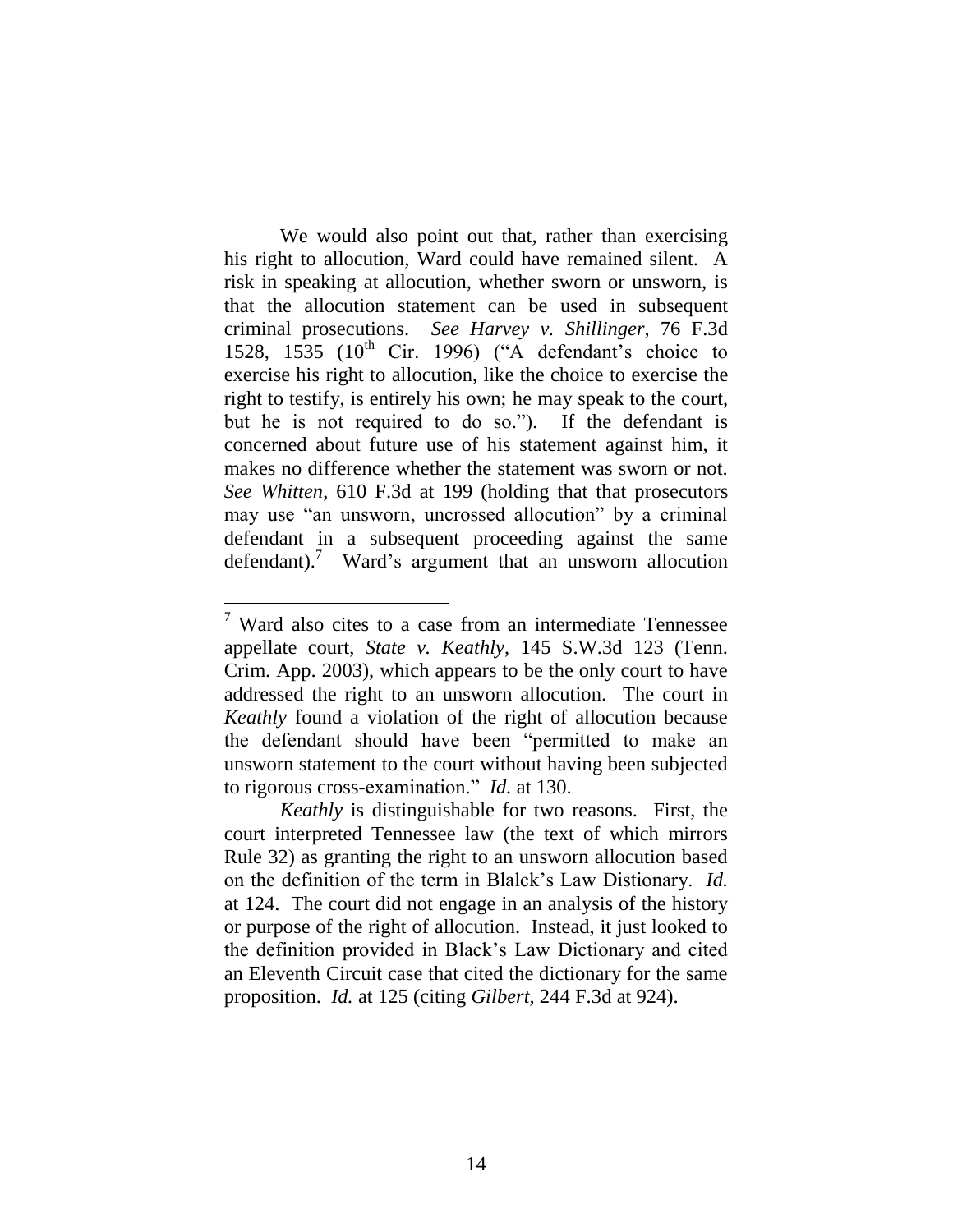would have allowed him to deliver a more candid statement to the sentencing court is not persuasive.

In sum, we conclude that the District Court retained the discretion to require Ward to deliver a sworn allocution. We find no basis to hold that the District Court violated Rule 32 when it required Ward's allocution to be sworn. The District Court's decision to place Ward under oath did not impinge upon Ward's right to speak on his own behalf, nor did the administration of an oath affect Ward's ability to present a plea of mitigation. Consequently, we find that there was no violation of Ward's right of allocution.

 $\overline{a}$ 

Second, and more importantly, the court held that the cross-examination during the defendant's allocution was improper under Tennessee law because it transformed the function of the allocution far beyond an opportunity for the defendant to express contrition and request leniency. *Id.* at 129-30. Indeed, the fact that the allocution was subject to cross-examination appears to be the dispositive issue in *Keathly*. Here, however, Ward was not subject to crossexamination. For these reasons, we do not find *Keathly* to be persuasive.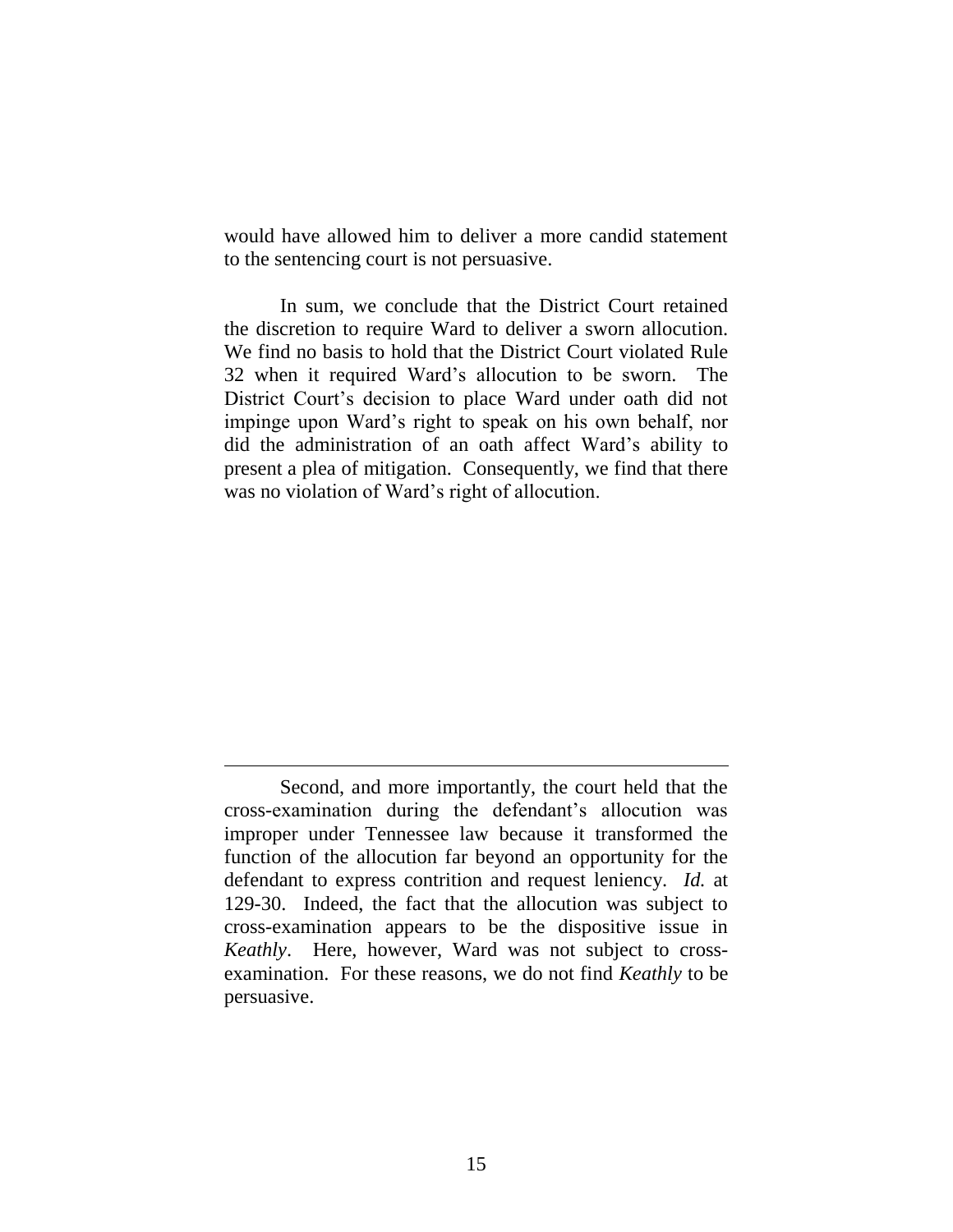## **B. The Remaining Grounds for Appeal**<sup>8</sup>

### **1. The Increase of Ward's Fine From \$100,000 to \$250,000**

Ward claims that the District Court vindictively increased his fine at resentencing from \$100,000 to \$250,000, in violation of the Fifth Amendment. The Due Process clause forbids judges from retaliating against a defendant for succeeding on an appeal by imposing a more severe sentence on remand. *See North Carolina v. Pearce*, 395 U.S. 711, 726 (1969). In such cases, the defendant is typically entitled to a presumption of vindictiveness, although the government may rebut the presumption by "proffering legitimate, objective reasons for its conduct." *Esposito*, 968 F.2d at 303 (citations omitted). Additionally, the Supreme Court has limited application of the presumption to circumstances in which there is a "reasonable likelihood" that the increased sentence is the product of actual vindictiveness. *Alabama v. Smith*, 490 U.S. 794, 799 (1989). Where there is no reasonable likelihood of vindictiveness, the burden remains upon the defendant to prove actual vindictiveness. *Id.* at 799-800.

Here, the District Court acknowledged that the new fine was being imposed to correct an error identified by us in his earlier appeal, *i.e.*, the failure to state sufficient reasons for imposing the fine. The District Court then examined the

<sup>&</sup>lt;sup>8</sup> In challenges to the sentence, we review a district court's factual findings for clear error and exercise plenary review over its applications of legal precepts. *United States v. Esposito*, 968 F.2d 300, 302-03 (3d Cir. 1992).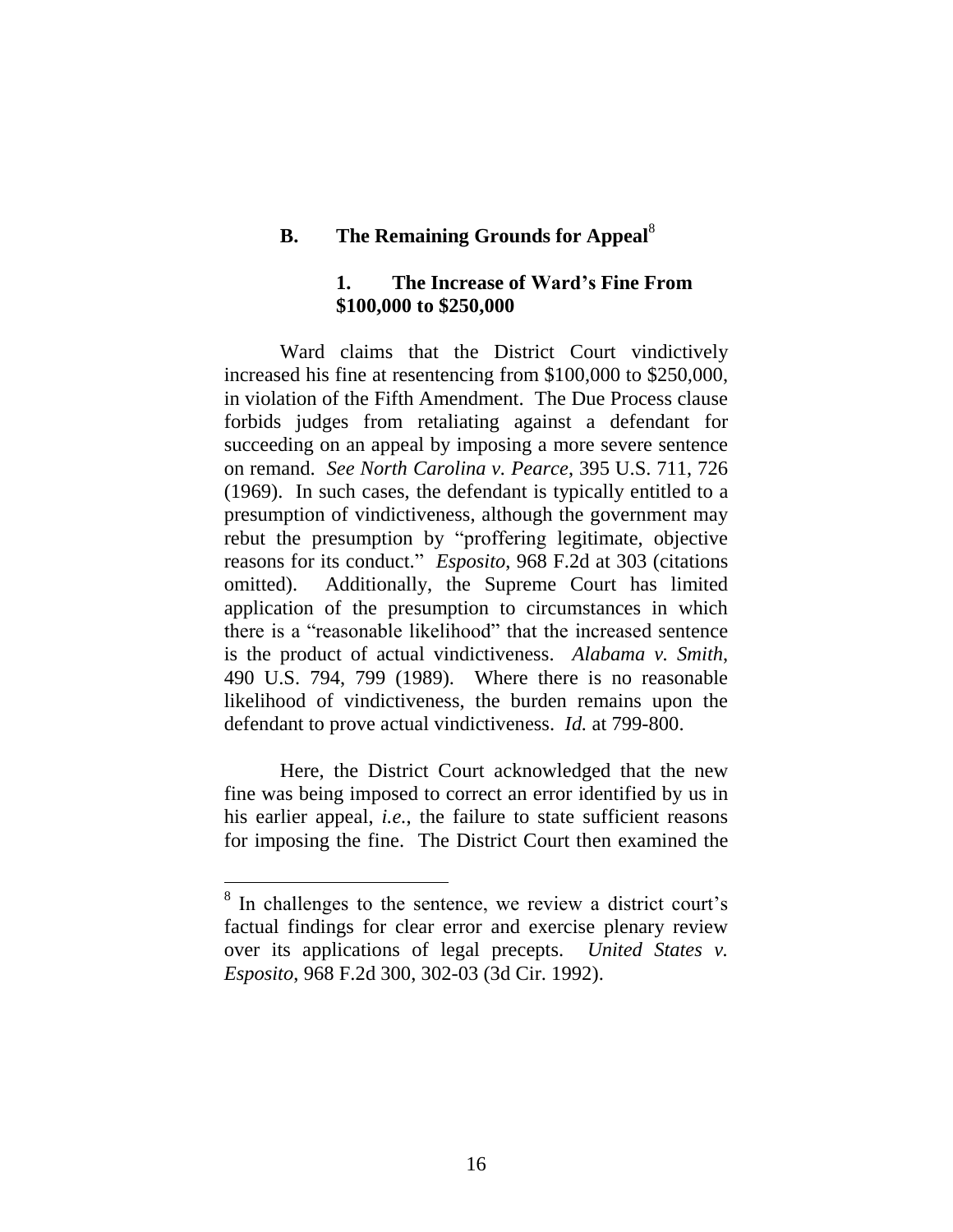relevant factors: the Guidelines range, Ward's ability to pay, and Ward's crimes. At the second sentencing, with this information at hand, the District Court arrived at the figure of \$250,000 as an appropriate fine. Additionally, the District Court explicitly stated that the increased sentence was not vindictive. (While certainly not determinative, a district court's statement of its aim and intention in pronouncing sentence is a factor to be considered in making a determination about vindictiveness.) Ward offers no evidence of vindictiveness other than stating that he is entitled to a presumption of vindictiveness based on the increased fine.

Assuming, however, that the presumption of vindictiveness applies, the particular facts of this case overcome the presumption. First, as the government points out, the District Court never actually considered the appropriate factors when assessing a fine during the first sentencing, but it did so at the second sentencing. Second, and contrary to Ward's assertion, there is evidence in the record that his sentence was partially based on the government's new information presented at his second sentencing. Specifically, after Ward objected to the imposition of the \$250,000 fine, the government responded by saying: "Let me say that from what I understand, the Court is intending to increase the amount of the fine based on the new information and not based on the fact that the defendant took an appeal." The District Court responded

> Absolutely. It is not based upon that. My understanding of the opinion from the  $3<sup>rd</sup>$ Circuit was that there was no basis in the previous sentencing for the imposition of the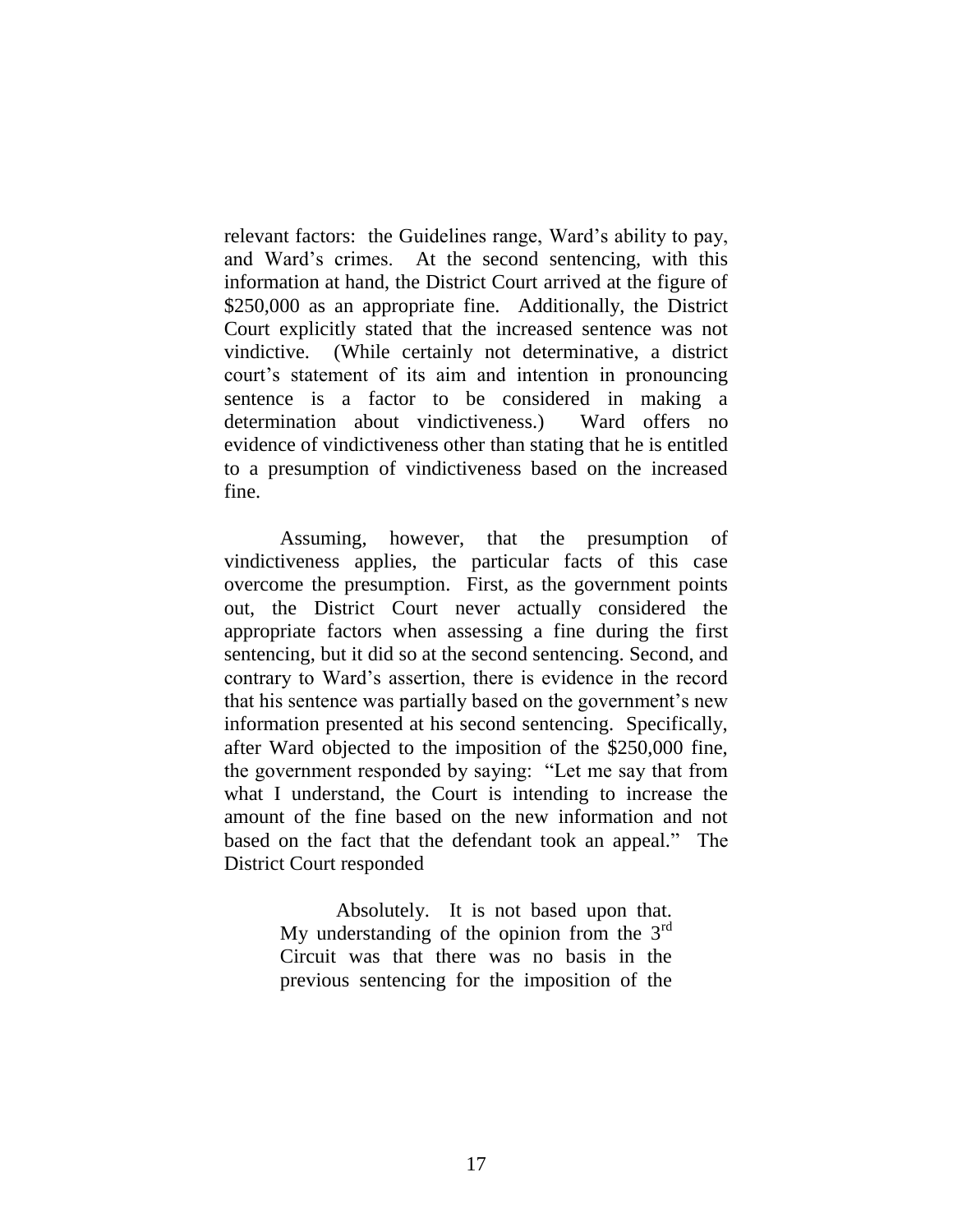\$100,000. And based upon the presentence report and the defendant's financial background, the \$250,000, which is under the guidelines, is a reasonable figure and he is in a position to afford that. And so that's the basis of that.

The court's statement confirms that the court analyzed the factors for imposing a fine. That objective evidence, combined with the court's statement is adequate on this record to overcome any presumption of vindictiveness. Given the lack of evidence or argument that there was actual vindictiveness, the District Court did not err in determining to increase Ward's fine.

Therefore, we reject Ward's argument that the increased fine was vindictive.

## **2. The Five Level Enhancement for Ward's Engagement in a Pattern of Prohibited Sexual-Conduct**

Ward claims that there was insufficient evidence to support the District Court's application of a five level enhancement under U.S.S.G. § 4B1.5(b)(1) for engaging in a pattern of prohibited sexual conduct.

Section  $4B1.5(b)(1)$  provides that, "[i]n any case in which the conviction is a covered sex crime and the defendant engaged in a pattern of activity involving prohibited sexual conduct[,] [t]he offense level shall be [increased by] 5[.]" U.S.S.G. § 4B1.5(b)(1). The commentary to subsection (b) provides that a "defendant [has] engaged in a pattern of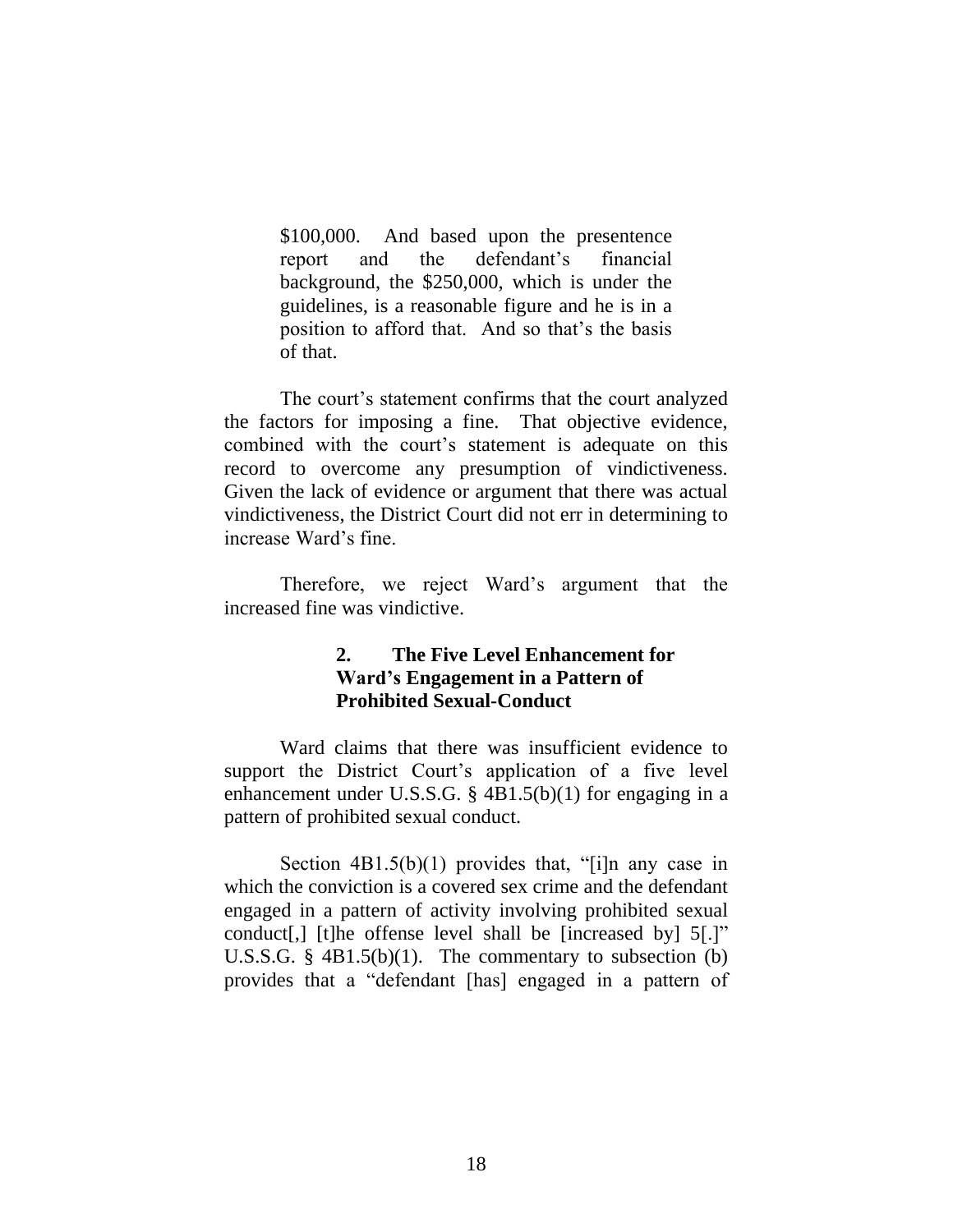activity involving prohibited sexual conduct if on at least two separate occasions, the defendant engaged in prohibited sexual conduct with a minor." U.S.S.G. § 4B1.5(b)(1) app. note. 4(a). Prohibited sexual conduct with a minor includes the production of child pornography . *Id.*

At Ward's resentencing, the District Court made note of the entire record that had been submitted at his first sentencing and incorporated all findings made therein. The District Court also received new evidence showing that Ward produced photos and videos of J.D. engaged in sex acts. When the District Court announced Ward's new sentence, it stated that it was considering "not only the information that was given here today, but the information that was given previously about Mr. Ward's contact with young people, young men, previously." Given the extensive evidence of a pattern of prohibited sexual conduct, the District Court did not err in imposing the five level enhancement under § 4B1.5(b)(1).

### **3. The Imposition of a Within-Guidelines Range Sentence**

Ward contends that his sentence should be vacated because the District Court failed to comply with 18 U.S.C. §  $3553(c)(1)$ .

Section  $3553(c)(1)$  provides that, when the Guidelines range of the sentence spans more than 24 months, the sentencing court must explain "the reason for imposing a sentence at a particular point within the range". 18 U.S.C. §  $3553(c)(1)$ . A sentencing court will satisfy the requirements of § 3553(c)(1) when it gives "concrete reasons for its choice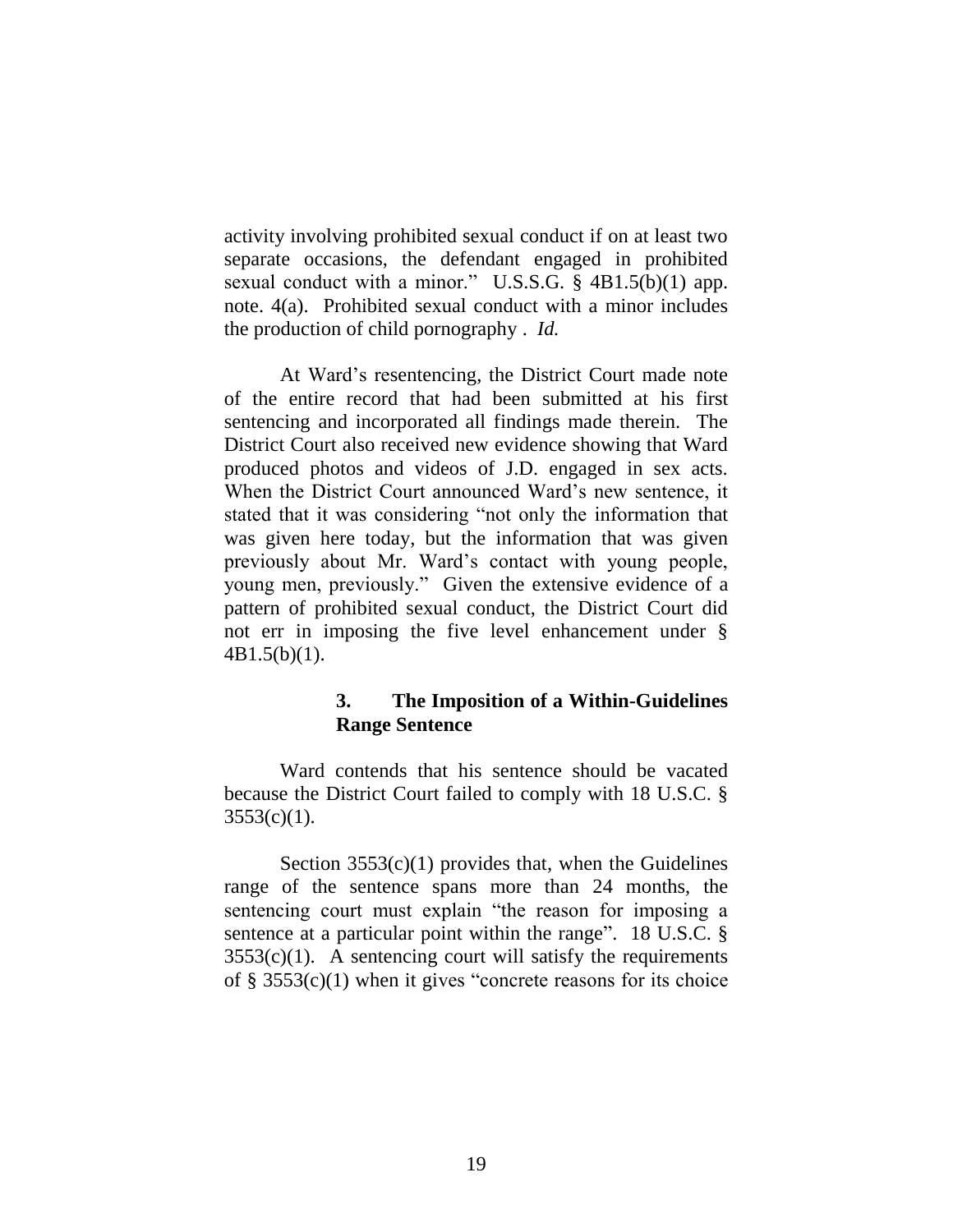of sentences." *United States v. Gricco*, 277 F.3d 339, 363 (3d Cir. 2002).

Here, the Guidelines range for Ward's sentence ran from 292 to 365 months—a span of 73 months. The District Court imposed a 300-month sentence. Before imposing the sentence, the District Court listed a variety of reasons why the sentence was necessary, including the seriousness of the crimes, Ward's lack of respect for the law, his high risk of reoffending, and the need for general and specific deterrence. This was clearly a sufficiently detailed explanation of the reasons for Ward's sentence. *See Lloyd*, 469 F.3d at 326 (holding that the sentencing court provided an adequate explanation for the defendant's sentence when it discussed the defendant's criminal history, the sentences received by his co-defendants, and the danger of his crime to society).

Ward takes issue with the District Court's failure to state why a 300 month sentence was more appropriate than any other sentence within the 292 to 365 month range. This argument misconstrues the law. The District Court did not have an obligation to state why a 300 month sentence was more appropriate than all other possible sentences. Rather, the District Court needed only to state why the 300 month sentence was sufficient. *See Gricco*, 277 F.3d at 363. Therefore, we reject Ward's argument that the District Court failed to comply with 18 U.S.C.  $\S$  3553(c)(1).

### **4. Ward's Request for a Downward Variance**

Ward claims that he was entitled to a downward variance based on his age, physical and psychological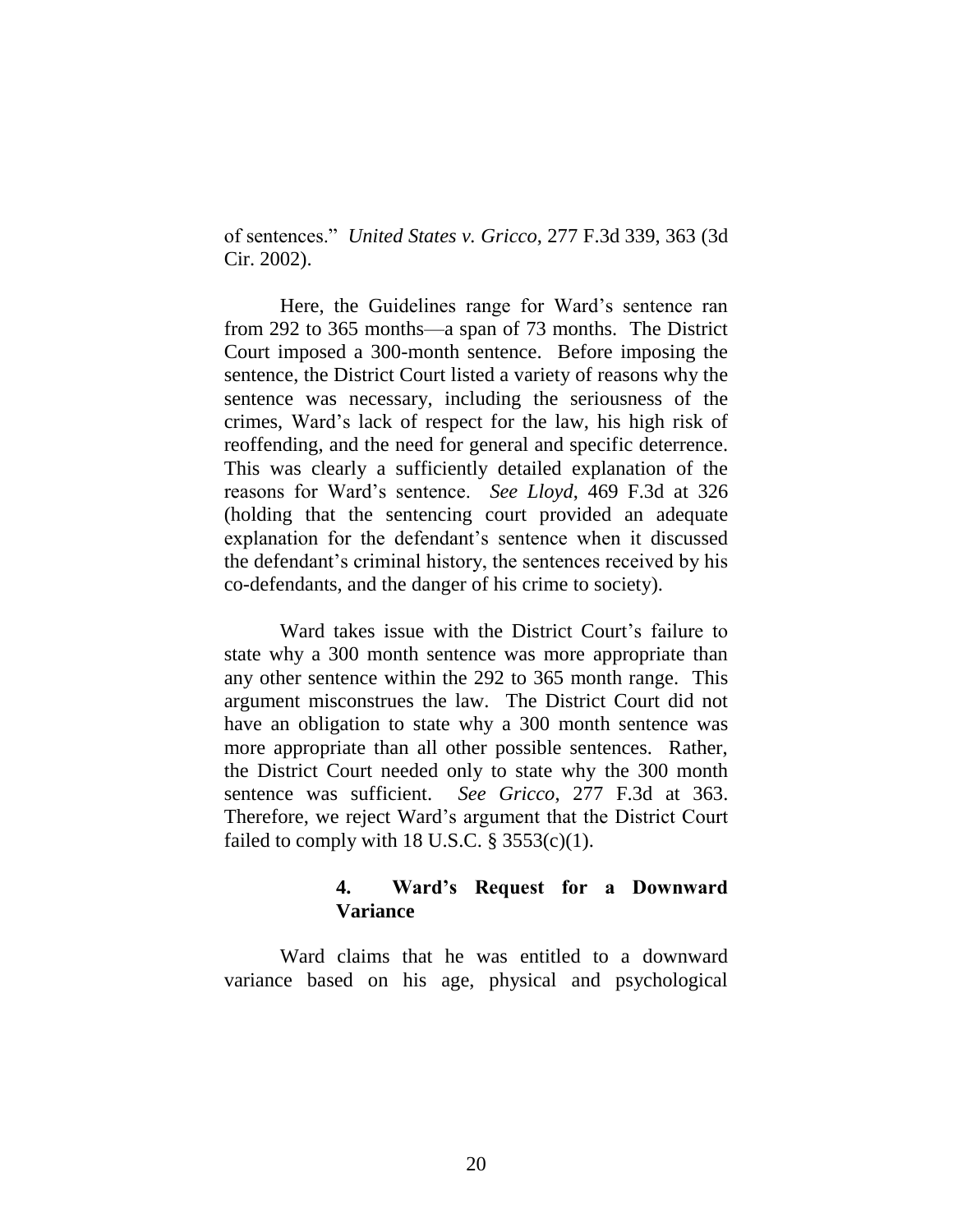condition, and the atypically harsh conditions of confinement to which he was subject. Ward argues that the District Court's alleged failure to consider and appreciate the relevance of these factors rendered his sentence procedurally unreasonable.

We may not overturn a sentence on procedural unreasonableness grounds when the sentencing judge has "set forth enough to satisfy the appellate court that he has considered the parties' arguments and has a reasoned basis for exercising his own legal decisionmaking authority." *Rita v. United States*, 551 U.S. 338, 356 (2007). Here, the District Court did not disregard Ward's arguments at sentencing. The District Court specifically addressed and rejected each claim. The District Court's consideration of Ward's arguments for a variance adhered to the Supreme Court's guidance in *Rita.* Therefore, we will not disturb the sentence on procedural reasonableness grounds.

# **5. Ward's Sentence Is Not Substantively Unreasonable**

Ward argues that 300 months of incarceration is substantively unreasonable because the sentence exceeds his projected life expectancy. We will affirm unless "no reasonable sentencing court would have imposed the same sentence on that particular defendant for the reasons the district court provided." *Id*. at 568.

The fact that Ward may die in prison does not mean that his sentence is unreasonable. *See U.S. v. Watson*, 482 F.3d 269, 273 (3d Cir. 2007). Looking at the totality of the circumstances, we are not convinced that Ward's sentence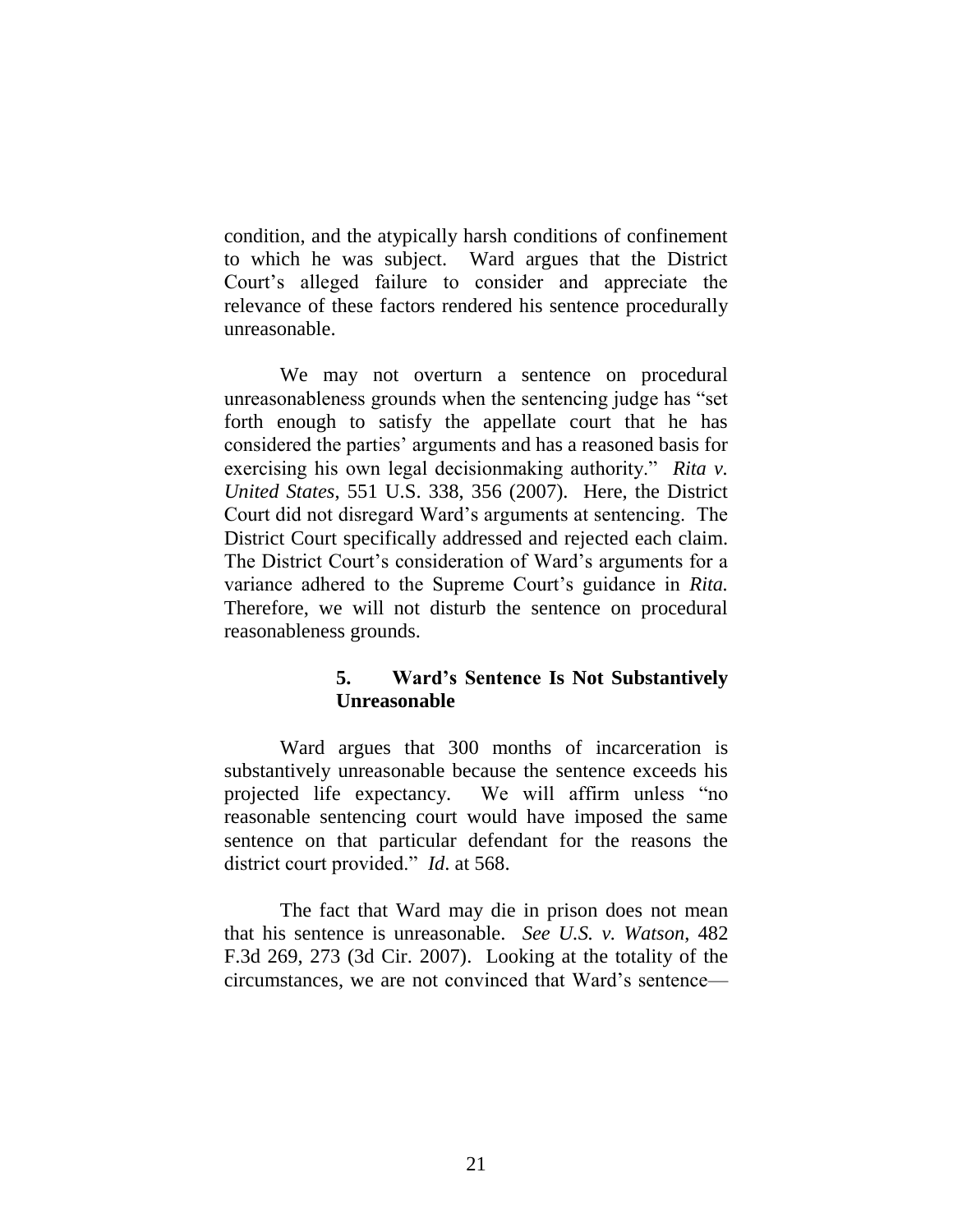which is within the advisory Guidelines range—is substantively unreasonable. The District Court found that Ward posed a grave danger to society and had committed serious crimes, thus necessitating a long sentence. The District Court was well within its discretion to impose a 300 month sentence. We therefore reject Ward's argument that his sentence is substantively unreasonable.

#### **6. Restitution**

Ward contends that the District Court failed to comply with 18 U.S.C. § 2259, which requires the sentencing court to order the defendant to pay restitution to his victims if their losses can be determined. 18 U.S.C.  $\S$  2259(a), (b)(3), &  $(b)(4)(A)$ . Ward now requests that we vacate his sentence and remand for resentencing so that the District Court can order restitution. Ward did not object to the District Court's decision not to order restitution at his resentencing. As a result, we review the District Court's decision for plain error. *United States v. Couch*, 291 F.3d 251, 252-53 (3d Cir. 2002).

Ward lacks standing to raise this challenge because only the crime victim, the crime victim's legal representative, or the government may assert rights related to a restitution award. 18 U.S.C. §  $3771(d)(1)$ . Therefore, his argument is meritless.

Ward, however, asserts that he has standing because the imposition of a fine was directly related to the District Court's inability to impose restitution. This argument misconstrues the record on appeal. On Ward's first appeal, we noted that the District Court's decision to impose a fine instead of restitution was improper because "the Court simply